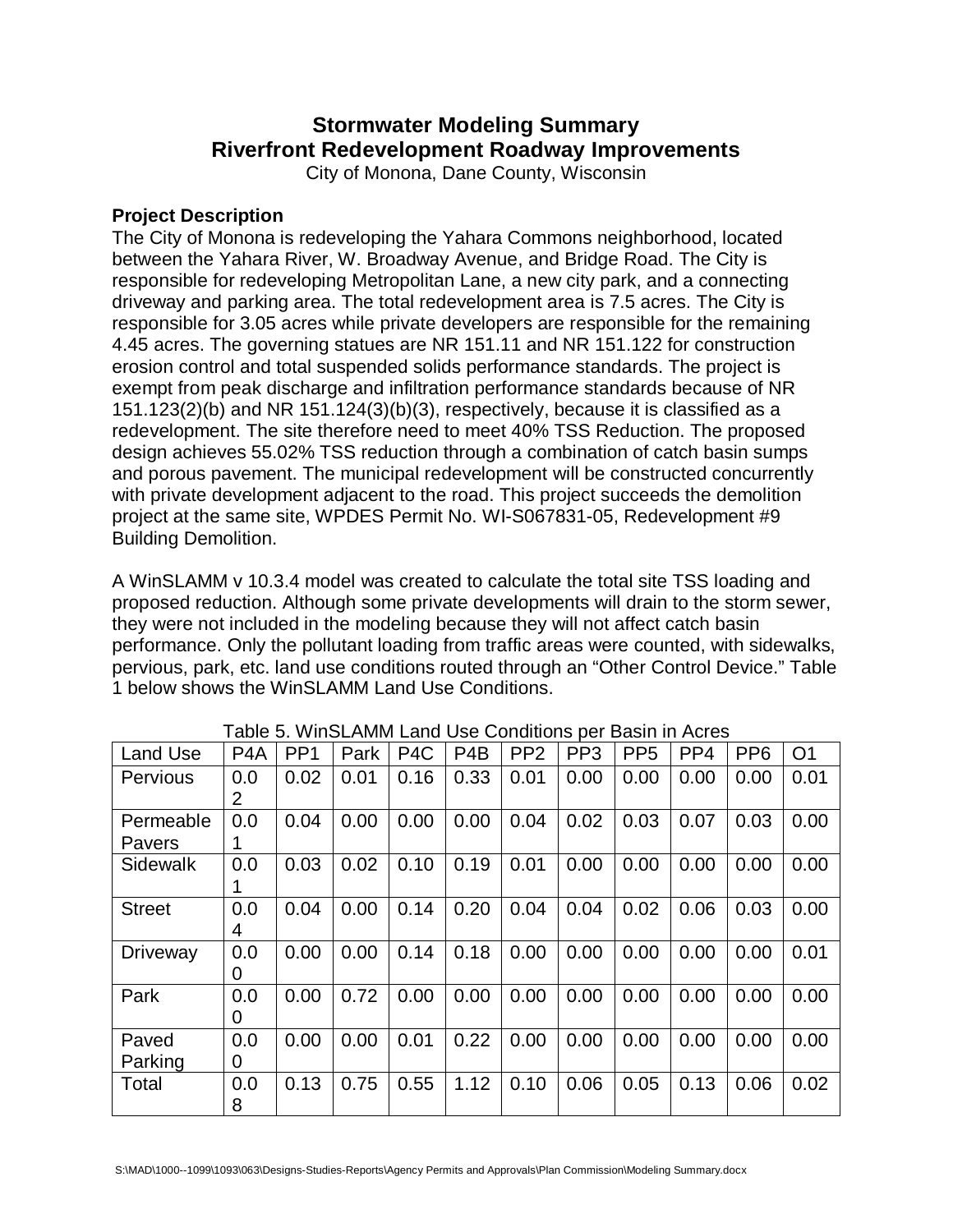The total yield was 1,685 lbs TSS. The post-control yield was 803.6 lbs TSS, with a total reduction of 52.31%, meeting the 40% performance standard. Figure 1 shows the land use conditions and drainage area of the site. Figure 2 shows the WinSLAMM interface, and Figure 3 shows the WinSLAMM output.



Figure 1. Drainage Area and Proposed Land Use Conditions